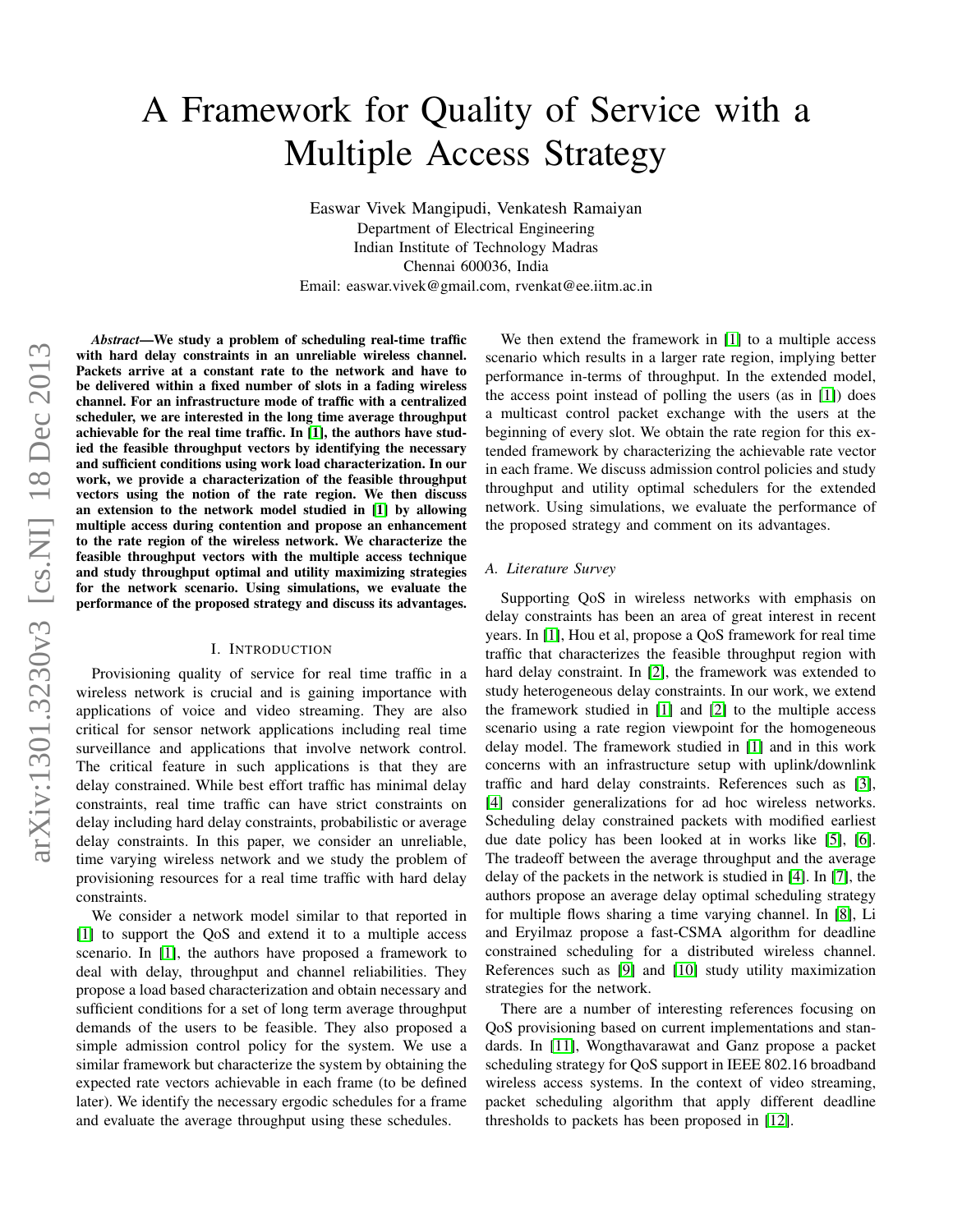

<span id="page-1-0"></span>Fig. 1. Slot structure, frame structure and arrival process for the wireless network.

#### II. NETWORK MODEL

We consider an infrastructure wireless network setup with a base station or an access point and a fixed number, N, of wireless users. Time is assumed to be slotted and is grouped into frames of  $\tau$  slots each as shown in Figure [1.](#page-1-0) Each user is assumed to generate a packet of fixed size at the beginning of every frame (uplink traffic scenario). The packets have a strict delay constraint and has to be delivered to the base station within the frame; the users discard the packets at the end of the frame.

We consider an unreliable wireless channel between the access point and the users and the users and the access point (symmetric channel assumption), where the channel is ON with probability  $p_i$  for any user i (and is OFF with probability  $1 - p_i$ ) in every slot. The channel is assumed to be constant in a time slot and is assumed to be independent across time and users. We assume a centralized scheduling strategy where a single user is successfully scheduled in a slot by the base station or the access point. We assume that the data packet is transmitted only after successful negotiation initiated by the base station. We assume that the slot duration is long enough to accommodate the transmission of control, data and the acknowledgement packets. A similar framework was studied in [\[1\]](#page-5-0) where the access point polls a single user in every slot. In this work, we extend the framework to include multiple access during contention (discussed in detail in section IV).

The performance metric of interest in this work is the long time average throughput of a user. The long time average throughput of user  $i$  is defined as

$$
d_i = \liminf_{t \to \infty} \frac{1}{t} \sum_{k=1}^t I_i(k)
$$

where  $I_i(t)$  is the indicator function indicating successful transmission for any user i in slot t. Let  $(d_1, d_2, \dots, d_N)$ be a feasible long time average throughput vector, i.e., there exists some scheduling strategy, possibly non-causal, that can achieve this long time average rate vector. Then, the rate region of the wireless network,  $\mathcal C$  is defined as the set of all feasible throughput vectors  $(d_1, d_2, \dots, d_N)$ . The network objective considered in this work is to identify a scheduler that can

support any feasible throughput vector for the wireless network and to maximize a network utility on the throughput vectors.

# III. RATE REGION OF THE WIRELESS NETWORK

<span id="page-1-2"></span>In [\[1\]](#page-5-0), Hou et al have studied the problem of scheduling users with hard delay requirements when a single user is polled in a slot. The user is scheduled in the slot if the channel is ON for the polled user. They characterize the rate region of the wireless network using the load constraints on the network. In Lemma 5 in [\[1\]](#page-5-0), the authors show that an N-tuple  $(d_1, d_2, \dots, d_N)$  is a feasible throughput vector if

$$
\sum_{i \in \mathcal{S}} \frac{d_i}{p_i \tau} \le 1 - \mathsf{E}[I_{\mathcal{S}}]
$$

where S is any subset of  $\{1, 2, \cdots, N\}$  and  $E[I_{\mathcal{S}}]$  is the expected number of idle slots in a frame when the set of  $S$  users are scheduled. In this work, we like to characterize the rate region directly by identifying the average rate vector feasible in every frame.

The capacity of a wireless channel has been studied in a number of works for a variety of network scenarios (see [\[13\]](#page-5-12), [\[4\]](#page-5-3), [\[14\]](#page-5-13)). We note that the capacity of the delay constrained wireless network can be similarly defined by identifying that the channel in every frame is i.i.d. The average rate vector in every frame can be computed by identifying the set of schedules possible in a frame and by computing the rate vector associated with the schedule. As the ON probabilities of the channels are identical across slots and frames, the expected throughput obtained for any frame would be same as that of the long term average throughput.

In this work, we propose to consider the following set of schedules for the wireless network. Given any subset of users  $\{i_1, i_2, \dots, i_k\}$ , consider all possible permutations of the users where a permutation is defined as  $i_1/i_2/\cdots/i_k$ . The schedule  $i_1/i_2/\cdots/i_k$  corresponds to the strategy of scheduling user  $i_1$ until success and then user  $i_2$  until success and so on within a frame. We note that there are  $k!$  such schedules with a given set of k users and there are  ${}^NC_k$  such combinations for k users. Further,  $k$  can be from 0 to  $N$ . The following theorem summarizes the sufficiency of such schedules for the wireless network.

<span id="page-1-1"></span>Theorem 1. *The total number of ordered schedules for a* network with N users is  $\sum_{k=0}^{N} {^N P_k}$ . The convex hull of the *expected rate vectors of the set of ordered schedules is the set of feasible throughput vectors for the wireless network.*

*Proof:* Here, we will provide an outline of the proof.

The channel and traffic conditions are i.i.d. in every frame. Hence, it is sufficient to restrict to the Ergodic schedules. Consider any ordered schedule from a combination  $S \subset$  $\{1, 2, \dots, N\}$ . Clearly, the throughput achieved using any ordered schedule satisfies the necessary condition  $\sum_{i \in \mathcal{S}} \frac{d_i}{\tau p_i} \leq$  $1 - E[S]$ . Hence, the convex hull of the throughput vectors achieved using the ordered schedules is a subset of the rate region described in [\[1\]](#page-5-0). The rate vectors corresponding to the ordered schedules lie in the intersection of such planes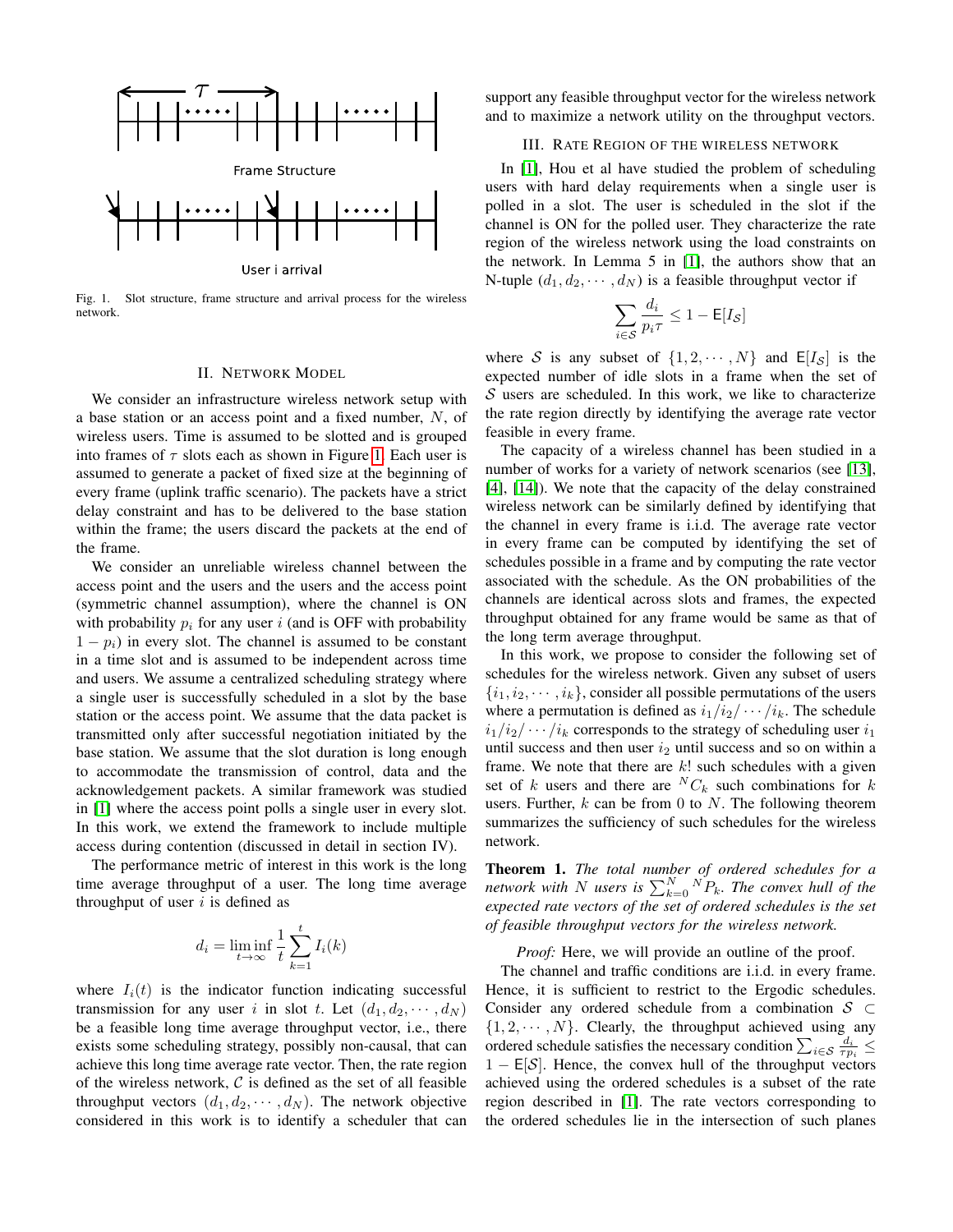

<span id="page-2-0"></span>Fig. 2. Rate regions of the polling model (from [\[1\]](#page-5-0)) and the extended models for a wireless network with  $N = 2$  users with  $p_1 = 0.3$ ,  $p_2 = 0.2$  and  $\tau = 4$ slots. We have indicated the schedule points for the polling model as well as the extended network model.

described by the necessary conditions in [\[1\]](#page-5-0). The face of the rate region described by the plane  $\sum_{i \in S} \frac{d_i}{\tau p_i} \leq 1 - \mathsf{E}[\mathcal{S}]$ is constrained by the rate vectors achievable by the ordered schedules that are permutations of  $S$ . Hence, the convex hull of the rate vectors achieved through the ordered schedule is in fact the feasible throughput vectors described in [\[1\]](#page-5-0).

Remarks III.1. *These set of points described in the Theorem [1](#page-1-1) are the different corner points of the rate region which is now a* N *dimensional polymatroid ([\[15\]](#page-5-14)). We compute the expected rate vector obtained for a schedule in a frame similar to that computed for a slot in [\[16\]](#page-5-15) to obtain the average throughput vector. The rate region has*  $\sum_{k=0}^{N} {}^{N}P_k$  *corner points (or* schedules). Each of the necessary conditions discussed in [\[1\]](#page-5-0) *corresponds to a face on the rate region and hence, there are*  $N + \sum_{k=1}^{N} {N \choose r}$  *faces on the rate region (including the nonnegative constraints for the average throughput vector).*

We will now illustrate the idea using an example with two users. The rate region of a two user network  $N = 2$  can be obtained by considering the following Ergodic schedules possible in a frame: allocate all the slots to user one (indicated as 1), to user two (2), allocate slots in a frame to user one till the user succeeds and then to user two  $(1/2)$  and vice versa  $(2/1)$ . In Figure [2,](#page-2-0) we have plotted the throughput vectors corresponding to the four schedules  $\{1, 2, 1/2, 2/1\}.$ The convex hull of the above throughput vectors along with the  $(0, 0)$  throughput vector is the rate region of the wireless network.

# IV. EXTENDED NETWORK MODEL

In this section, we will propose an extension to the network model studied in [\[1\]](#page-5-0) by allowing multiple access during the contention phase. In the polling model studied in [\[1\]](#page-5-0), at the beginning of a slot, the base station polls a single user using a control packet. The user responds with a data packet if the channel is ON and the slot is wasted if the channel is OFF. We recommend that at the beginning of a slot, the base station shall broadcast a multicast control packet to the users (addressing a subset of the users). The users with the ON channel respond to the multicast control packet with a data packet (for the uplink traffic) if the control packet is addressed to the user. If the base station observes a single successful packet, the user which responded in the slot is deemed scheduled in the slot. The multicast contention packet permits multiple access in a slot. If the base station notices a collision or if there is no transmission in the slot, the slot is considered wasted.

In [\[1\]](#page-5-0), the base station addresses a single user in a slot. We propose that the base station shall address a subset of users that needs to be scheduled in a slot instead. We would expect that the subset chosen shall aim to maximize the network objective in the given slot. We refer to the network model which permits multiple access in contention as the extended network model. Our aim is to characterize the feasible throughput vectors for the extended network model, identify admission control policy and propose stabilizing and utility optimal schedules as well. We note here that the load based characterization (proposed in [\[1\]](#page-5-0)) does not lead to simple characterization of the feasible throughput vectors; however, we can define the feasible throughput vectors using the rate region viewpoint as illustrated in the example below.

# *Rate Region of a Two User Example*

Consider the two user network  $N = 2$  with frame size  $\tau = 4$  slots and with channel probabilities  $p_1 = 0.3$  and  $p = 0.2$  studied in Figure [2.](#page-2-0) In Section [III,](#page-1-2) we noted that the set of efficient schedules permitted with a polling model for contention are  $\{1, 2, 1/2, 2/1\}$ . The multicast model for contention permits additional schedules such as  $(1+2)$ , where users 1 and 2 are scheduled simultaneously in a multicast combination until a success and  $(1+2)^c$  where the user(s) that is not scheduled so far in the multicast combination  $(1 + 2)$ competes until a success.

The user 1 throughput with the schedule  $(1 + 2)/(1 + 2)^c$ is

$$
\sum_{k=1}^{T} \left[ ((1-p_2)(1-p_1) + p_1 p_2)^{k-1} (1-p_2) p_1 + \sum_{l=1}^{k-1} ((1-p_2)(1-p_1) + p_1 p_2)^l p_2 (1-p_1)^{k-l} p_1 \right]
$$
\n(1)

and the user 2 throughput with the schedule is

$$
\sum_{k=1}^{T} \left[ ((1-p_2)(1-p_1) + p_1 p_2)^{k-1} (1-p_1) p_2 + \sum_{l=1}^{k-1} ((1-p_2)(1-p_1) + p_1 p_2)^l p_1 (1-p_2)^{k-l} p_2 \right]
$$
\n(2)

The convex hull of the throughput vectors of the schedules  $\{1, 2, 1/2, 2/1, (1+2)/(1+2)^c\}$  gives the set of all feasible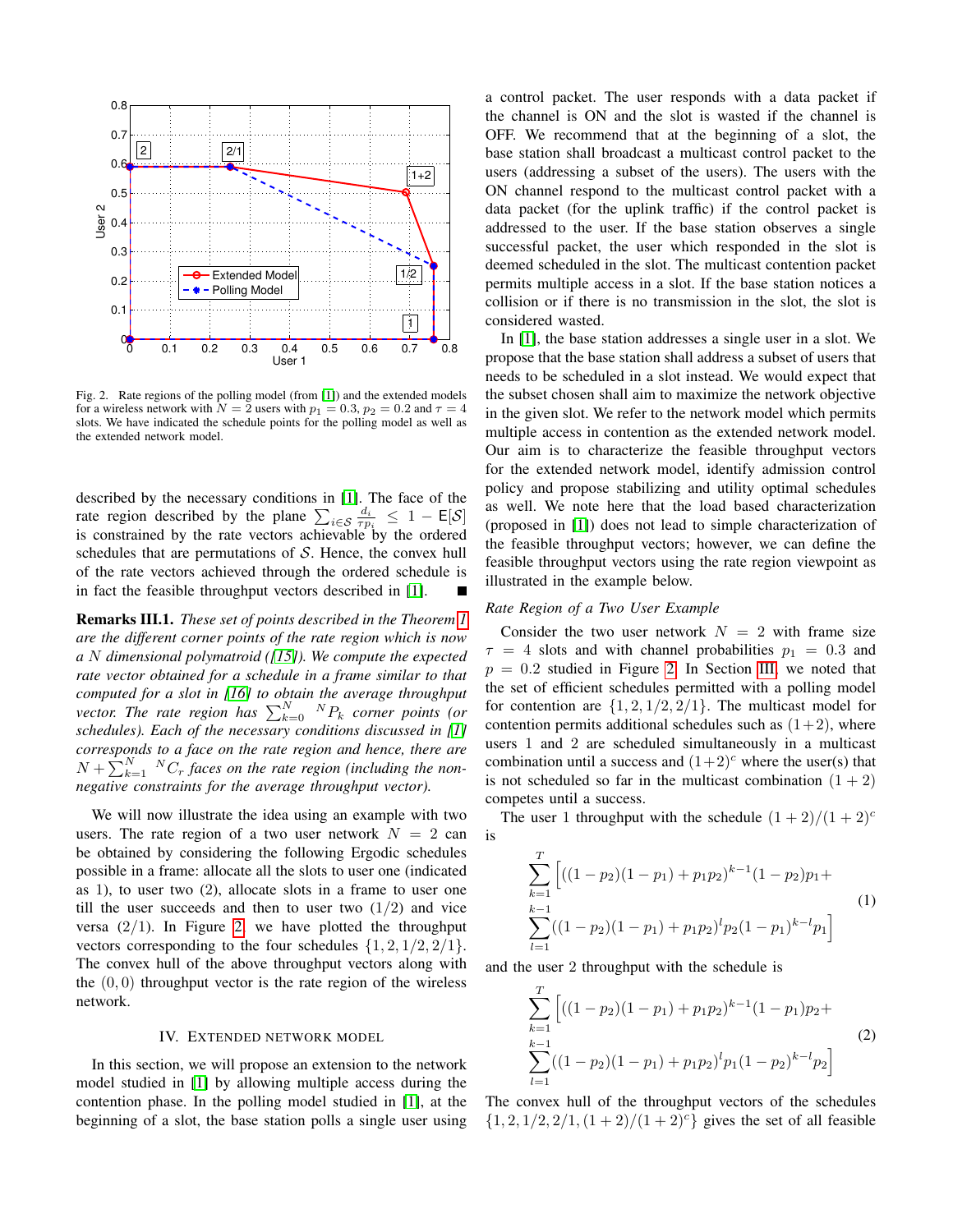throughput vectors for the two user example. In Figure [2,](#page-2-0) we have plot the throughput with the extended network model illustrating the enhancement in the throughput in comparison with the polling network model.

The following lemma identifies a condition that guarantees improvement in the rate region with the multiple access technique.

Lemma 1. *In a* N *user system, a* k *user multicast combination will enhance the network rate region if*  $p_i \leq \frac{1}{k}$  *for all the k users.*

*Proof:* It is sufficient to prove for  $\tau = 1$  as the channel is i.i.d in each slot and frame.

Consider a wireless network with N users and  $\tau = 1$ . A throughput vector  $(d_1, d_2, \dots, d_N)$  is feasible if it satisfies the following necessary condition.

$$
\frac{d_1}{p_1} + \frac{d_2}{p_2} + \dots + \frac{d_N}{p_N} \le 1
$$
 (3)

Without loss of generality, consider a multicast combination with the first  $k$  users. Trivially, for the polling model, we require that  $\sum_{i=1}^{k} \frac{d_i}{p_i} \leq 1$ . The throughput vector achieved using multiple access technique for the  $k$  users is

<span id="page-3-0"></span>
$$
(p_1 \prod_{i \neq 1} (1 - p_i), p_2 \prod_{i \neq 2} (1 - p_i), \dots, p_k \prod_{i \neq k} (1 - p_i)) \tag{4}
$$

Substituting the throughput vector [\(4\)](#page-3-0) in the equation of the plane  $\sum_{i=1}^{k} \frac{d_i}{p_i}$  and letting  $p_i \leq \frac{1}{k}$ , we get,

$$
\sum_{i=1}^{k} \prod_{j \neq i} (1 - p_j) \ge \sum_{i=1}^{k} \prod_{j \neq i} (1 - \frac{1}{k}) = k(1 - \frac{1}{k})^{k-1} \ge 1 \quad (5)
$$

where the inequality is strict for  $k > 2$  or  $p_i < \frac{1}{k}$ . This implies that the rate achieved with the multiple access strategy is strictly beyond the plane characterizing the rate region of the polling network model.

#### *A. Admission control and Sub-optimal Rate Region*

We can now define the rate region of the extended network model like we defined in Section [III](#page-1-2) for the polling model. The channel and the traffic is i.i.d. in every frame, hence, we can restrict our attention to Ergodic schedules. In Section [III,](#page-1-2) we limited our attention to schedules of the form  $i_1/\cdots/i_k$ . The extended network model permits such schedules as well and hence, the rate region of the extended network model is at least as big as the rate region of the polling model. Further, the extended network model permits different multicast combination of users as schedules in a slot which also necessitates the use of dynamic schedules adapted with the outcome of a multicast combination.

In Section [III,](#page-1-2) we characterized the rate region of the wireless network (studied in [\[1\]](#page-5-0)), as having  $\sum_{i=0}^{N} {^N P_r}$ schedules or corner-points (with  $N + \sum_{i=1}^{N} \overline{N} \overline{C}_r^{\text{}}$  faces). Suppose that the desired throughput vector  $(d_1, d_2, \dots, d_N)$ is ordered  $(d_{k_1}, d_{k_2}, \dots, d_{k_N})$  such that  $d_{k_1} \leq d_{k_2} \dots \leq d_{k_N}$ . Then, the number of original schedules (corner-points) with



<span id="page-3-1"></span>Fig. 3. The feasible throughput vectors of polling model (darker shade) and a suboptimal extended network model (lighter shade). We consider a wireless network with  $N = 3$  users and channel probabilities  $p_i = 0.2$ .

the same ordering is  $\sum_{i=0}^{N} 1 = N + 1$  and the number of original faces with the same ordering is  $N+1$  (every original schedule in the restricted region induces a face in the section of the rate region). Thus, the number of conditions that ensures the feasibility of a given average throughput vector is  $N (+1)$ assuming the rate is non-negative). In [\[1\]](#page-5-0), the authors have essentially proposed a simple admission control policy for the feasibility of an average throughput vector based on the idea. The extended network model, however, has many more schedules and faces in comparison with the polling model. For example, for a  $N = 3$  user wireless network, the number of schedules and faces (constraints) for the extended network model is  $28(27 + 1)$  and  $24(21 + 3)$  (much larger than the polling model). Hence, we suggest to consider only a few of the multi-access schedules to improve the rate region and thus reduce the complexity of the schedule and the admission control policy.

In Figure [3,](#page-3-1) we plot the set of feasible throughput vectors achieved using a simple suboptimal strategy and compare it with the polling model. We consider a wireless network with  $N = 3$  users and with channel probabilities  $p_i = 0.2$ . For the example considered in the figure, we had considered all static schedules with multicast combinations along with the simple schedules for the polling model. From the figure, we note that the suboptimal strategy is a reasonable approximation and enhances the rate region as good as the optimal strategy (not reported in the figure).

The following discussion characterizes the enhancement to the rate region with the extended network model.

# Lemma 2. *The extended network model can enhance the rate region of the wireless network by a factor of* N*.*

*Proof:* Consider the case when  $\tau = 1$  and the probabilities of ON of all the users is equal to  $p$ . The system throughput for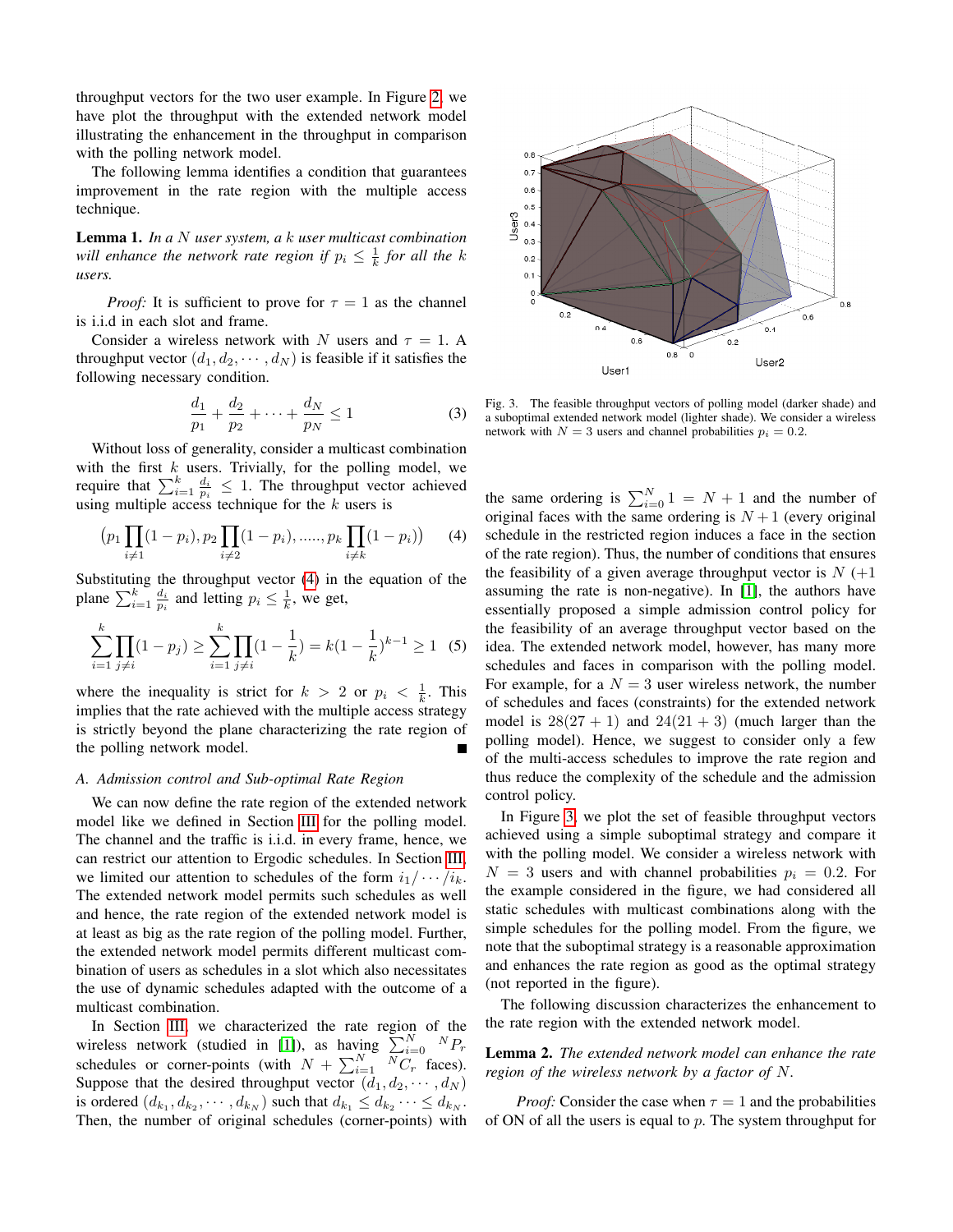

<span id="page-4-0"></span>Fig. 4. Throughput obtained using a virtual queue stabilizing strategy for a wireless network with  $N = 2$  users,  $\tau = 4$  slots and  $(p_1, p_2) = (0.3, 0.2)$ . The minimum throughput requirement is (0.6, 0.5) packets per slot.

the polling model in the frame is  $p$ . But in the case of extended model, the system throughput would be  $Np(1-p)^{N-1} \approx Np$ for sufficiently small p.

The extended network model can enhance the network performance even if the number of users that can be combined is limited.

- 1) Consider any schedule  $i_1/i_2/\cdots/i_k/\cdots/i_m/\cdots/i_N$ . The rate region can be enhanced just by combining users  $i_k$  and  $i_m$  by adding the schedule  $i_1/i_2/\cdots/(i_k+1)$  $(i_m)/\cdots/(i_k+i_m)^c/\cdots/i_N.$
- 2) The improvement in the performance will actually be a function of the actual schedule of operation. The performance enhancement will be the most if the users that are combined are scheduled early in the frame.

# V. PERFORMANCE EVALUATION

In this section, we report the performance of the wireless network with the multiple access strategy and also compare it with the polling model studied in [\[1\]](#page-5-0).

# *A. Throughput and Utility Optimization*

The description of the rate region permits us to propose simple throughput optimal and utility maximizing strategies for the wireless network. In Figure [4,](#page-4-0) by stabilizing the virtual queues (that holds the difference between the number of packets generated and packets transmitted successfully, see [\[1\]](#page-5-0)), we achieve the desired throughput of the wireless users from the extended rate region. In Figure [5,](#page-4-1) we plot the performance of a gradient scheduler that achieves proportional fairness for the network with the multiple access technique.

#### *B. Cellular Drop*

In Figure [6,](#page-4-2) we report the performance of the multiple access contention model in comparison with the polling model (from [\[1\]](#page-5-0)) for a typical cellular setup. We consider 30 users deployed randomly and Uniformly in a circle of radius 1 Km with the base station at the center. The transmit power of the



<span id="page-4-1"></span>Fig. 5. Throughput of a proportional fair scheduler implemented using a gradient descent algorithm for a wireless network with  $N = 2$  users,  $\tau = 4$ slots and  $(p_1, p_2) = (0.3, 0.2)$ . We have also plotted the performance of the proportional fair scheduler for the polling based contention model studied in [\[1\]](#page-5-0).



<span id="page-4-2"></span>Fig. 6. CDFs of throughput of the users in a cellular setup for the multiple access contention model and the polling model.

users is fixed at 1 Watt, the path loss coefficient is 4 and the SNR threshold value for communication is assumed to be 10 dBm. We assume that the users experience a Rayleigh fading wireless channel with mean 1. The frame length is taken as 30 slots. The scheduler seeks to achieve the proportionally fair operating point in the rate region. In Figure [6,](#page-4-2) we plot the CDF of the throughput received by the users for the multiple access scheme and compare it with the polling model. We have considered a suboptimal implementation (with limited number of schedules). We note from the plot that there is considerable improvement in the throughput of the users even with the suboptimal implementation.

# VI. CONCLUSION

In this work, we have proposed a rate region viewpoint to study a QoS problem in a fading wireless channel with realtime traffic and hard delay constraints. Using multiple access for contention, we report an improvement in the performance